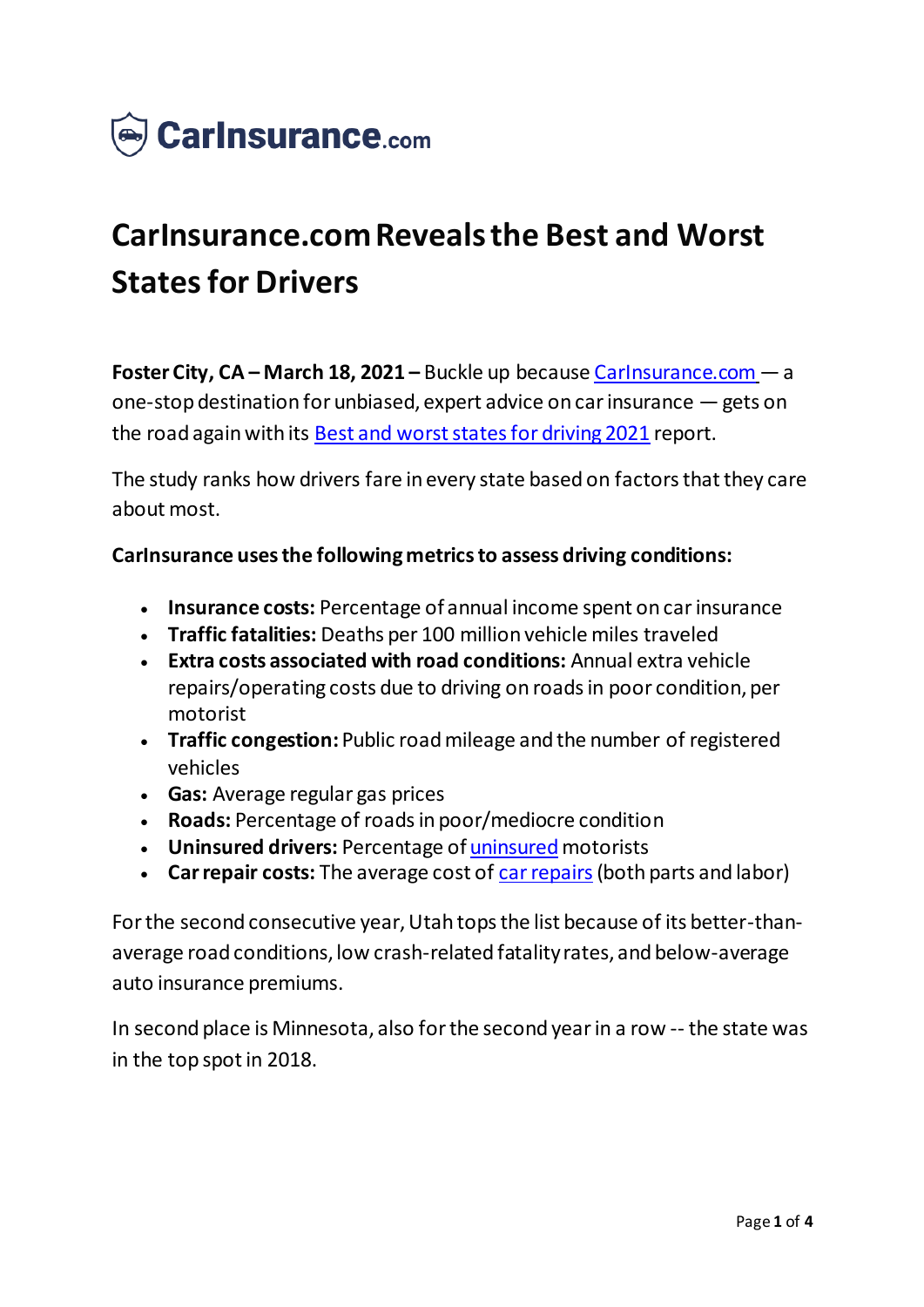#### **The top 10 states for driving are:**

- 1. Utah
- 2. Minnesota
- 3. Maine
- 4. North Dakota
- 5. Massachusetts
- 6. Nebraska
- 7. Ohio
- 8. Wyoming
- 9. Wisconsin
- 10. Virginia

While most states in the above list were among the best last year, there were two new additions: Wyoming (up from 17 last year) and Wisconsin (up from 16).

On the wrong side of the road is California, dishonorably mentioned on the list, The Golden State ranks as the worst for drivers for the second consecutive year because of its high average gas prices and repair costs, traffic congestion issues, and poor road conditions.

Right on the Golden State's bumper is Louisiana, the second-worst because of high crash-related fatalities and auto insurance rates.

## **The worst of the worst states in terms of driving conditions include:**

- 51. California
- 50. Louisiana
- 49. Mississippi
- 48. New Jersey
- 47. Arizona
- 46. Colorado
- 45. West Virginia
- 44. Pennsylvania
- 43. Oklahoma
- 42. Nevada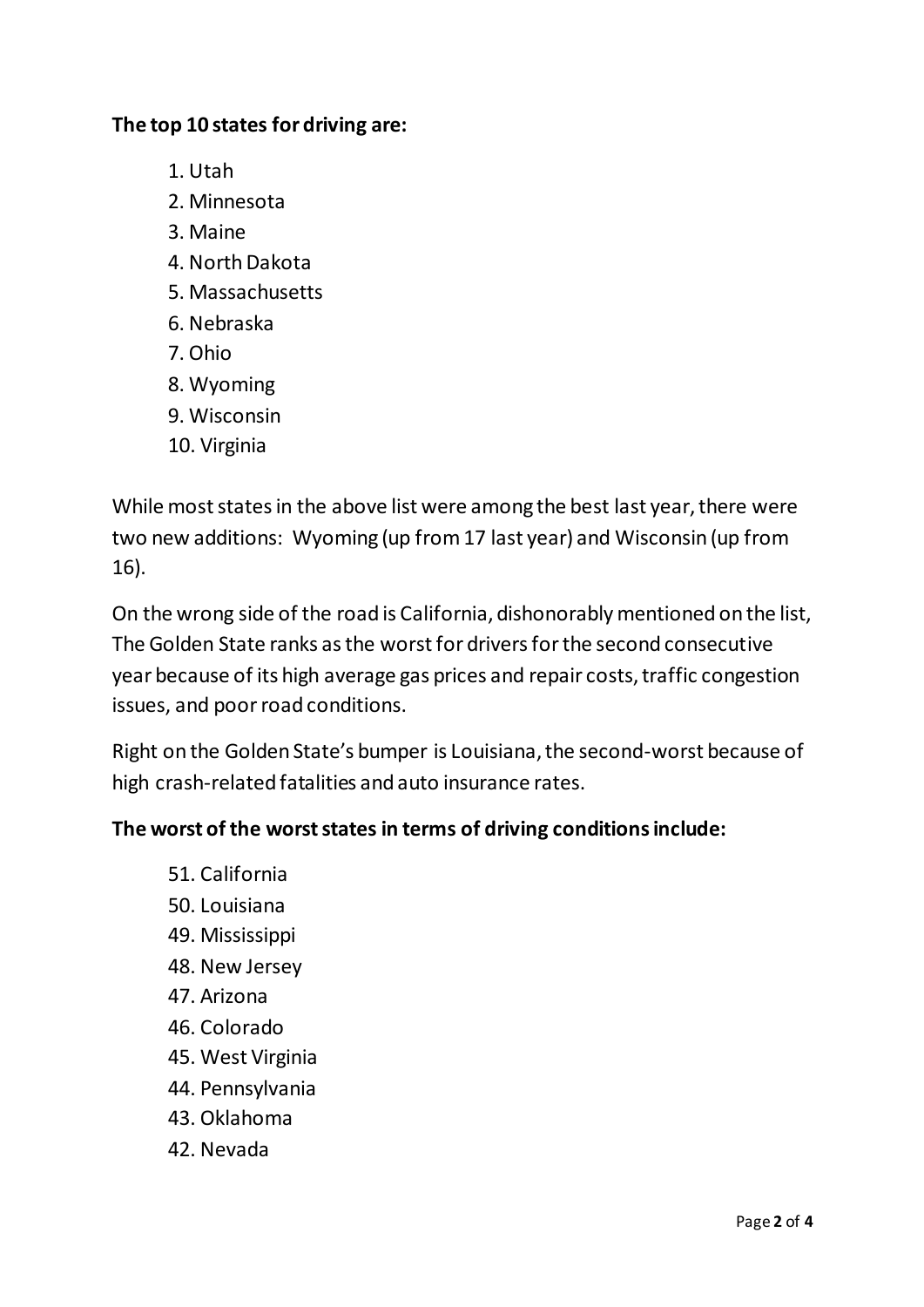"It's important to note that no state aced or failed every metric—instead, states may perform well in one area and come near the bottom in another," explains Les Masterson, managing editor, insurance analyst for CarInsurance.

Masterson is available to elaborate on CarInsurance's research and its findings.

## **About CarInsurance**

CarInsurance is owned and operated by QuinStreet, Inc. (Nasdaq: [QNST](https://www.nasdaq.com/market-activity/stocks/qnst)), a leader in providing performance marketplace technologies and services to the financial services and home services industries. QuinStreet is a pioneer in delivering online marketplace solutions to match searchers with brands in digital media.

The company is committed to providing consumers with the information and tools they need to research, find and select the products and brands that meet their needs. CarInsurance is a member of QuinStreet's expert research and publishing division.

CarInsurance is a one-stop online destination for car insurance information, providing unbiased, expert advice on how to shop for insurance plans, what consumers should pay and what coverage they can get from a policy.

Since 2003, CarInsurance has been educating consumers through its breadth of expert content, tools, and in-depth studies to help site visitors make informed decisions about their car insurance.

Twitter: [@carinsurance](https://www.twitter.com/carinsurance) Facebook: [www.facebook.com/carinsurance/](https://www.facebook.com/carinsurance/)